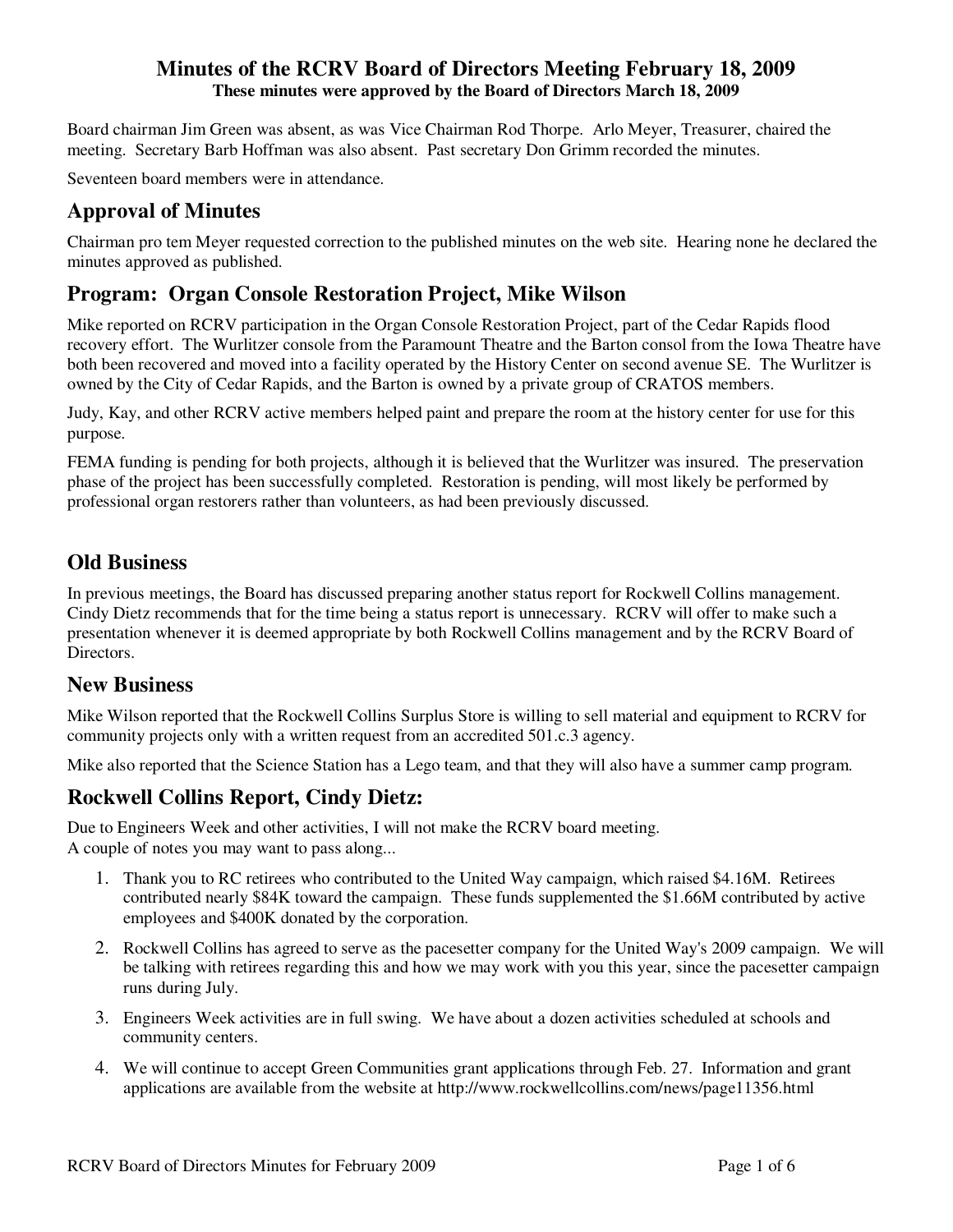# **Partner Agency Reports**

#### **Aging Services, Teresa Robinson:**

- Habitat for Humanity volunteers "may" e able to mow lawns for seniors.
- Working on funding applications for FY2010.
- ASI was mentioned in the CR Gazette as a potential non-profit organization to lease space in the new United Way builing.
- Volunteers continue to provide 300+ rides to medical appointments per month.

#### **Four Oaks Bridge, Mary Beth Minges:**

- Cedar Rapids Downtown Kiwanis has made a donation to sponsor Lego League for the 2009 season.
- **Engineers from Rockwell Collins to provide engineers to support Engineers Week programs at the Bridge this** week.
- Will begin implementing the *Engineering is Elementary* curriculum with resources from Grant Wood AEA.
- Vern Jackson is teaching a geography class.

#### **Sixth Judicial District, Heidi Soethout:**

No report.

#### **Grant Wood AEA, Ann Griffin:**

No report.

#### **Heritage Agency on Aging, Linda Dearinger:**

No report.

### **Jane Boy Community House, Karl Cassell:**

No report.

#### **Options of Linn County, Wayne Clayton:**

- An envelope stuffer was recently completed by Russ S in Grinnell. We are currently evaluating the consumer's progress with the device. Thank you, Russ for all your efforts.
- Two projects are in progress. One is a cash register simulation project for consumers in house. The other is a conveyor belt project for a shredder at a community job site.

Thanks for all you do.

#### **REACT, Barb Klawiter:**

No report.

#### **Red Cross, Melissa Hall:**

No report.

#### **RSVP, Barbara Hoffman:**

#### RCRV

- Final hours for RCRV for 2008 37.918
- 40 letters were mailed to recent RCRV retirees
- 5 new RCRV volunteers in January, 2009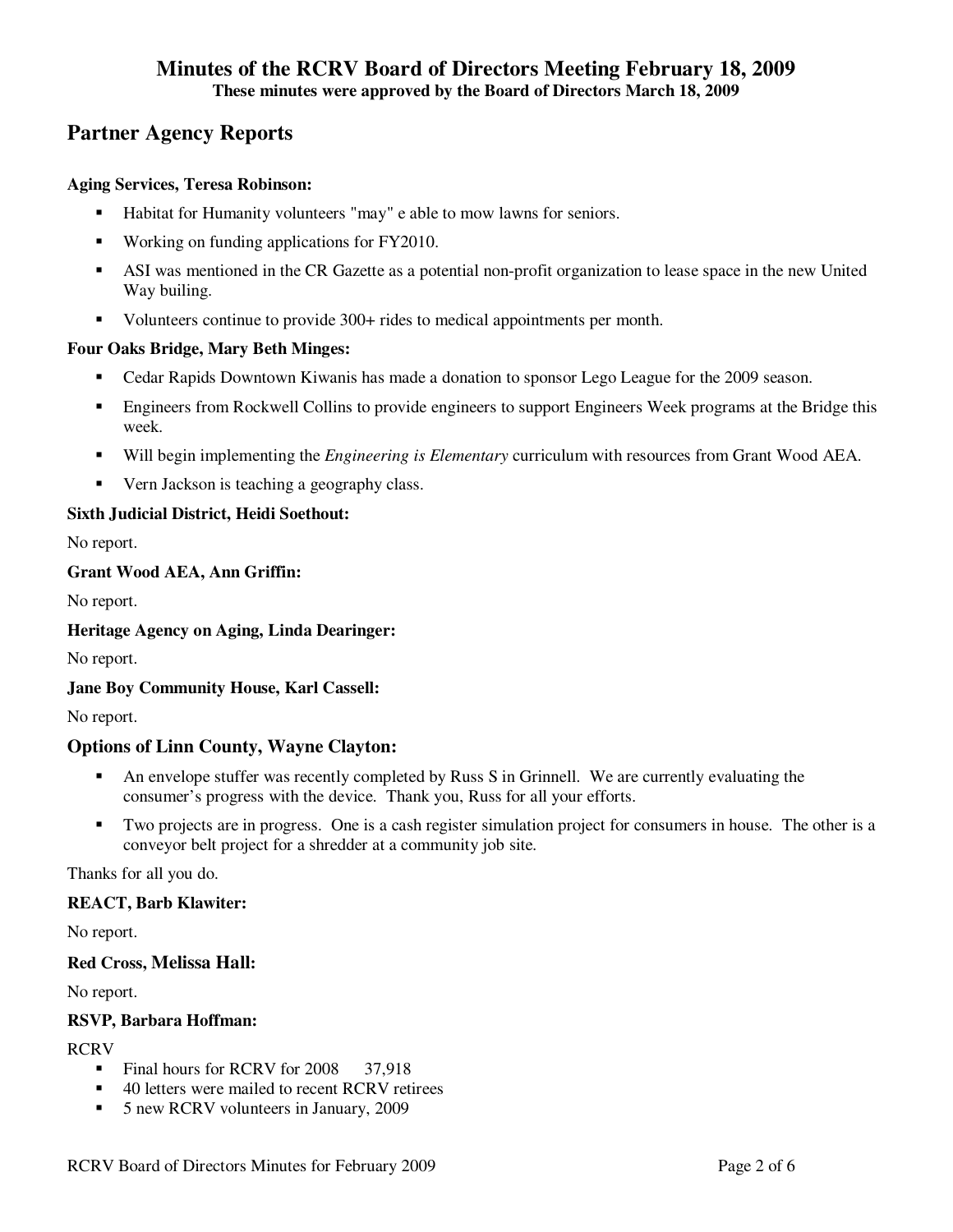#### RSVP

- Final hours for RSVP for 2008 78,800 hours
- 504 active volunteers<br>Equals 38 full time en
- Equals 38 full time employees
- Value over \$1,000,000.00

See the January RSVP report in the appendix to these minutes.

#### **St. Luke's Foundation, Tonya Arnold:**

No report.

**St. Luke's Hospital, Denise Walker:** 

No report.

**United Way, Mary Klinger:** 

No report.

**St. Luke's Foundation, Tonya Arnold:** 

No report.

**Visions in Motion, Carol Luth:** 

No report.

#### **WRAP, Angela Berns:**

No report.

### **Committee Reports**

#### **Communications, Chuck Wehage:**

- The January *Volunteer* is on the web, and has been folded and mailed.
- Cliff Koop was interviewed by the Cedar Rapids Gazette about his recent trip to Guatemala.
- The engineering newsletter at North Dakota State University is planning to publish an article featuring RCRV and the volunteer activities supported as an example of volunteerism among the university's engineering graduates.

#### **Community Projects, John McDonough:**

- We had a request for volunteers to help run the MS Walk that will be held on 4/23/09. Contact Kelley De Long for more information at 447-1800-X200.
- Emily Robins of St Lukes Witwer Therapy Center on North Center Point Road requested we design and build several "Astronauts Boards" for some of their patients. Cliff Koop has designed and built at least one for Emily. He will make several more for her. Emily will be providing to her patients via a material charge only.
- Horizons requested a person to assist with their loan committee. If you have an interest in this contact Kathi Moss for more details, 398-3576.
- McAuley Mall Walk is coming up on 2/21/09. Cecelia Harmeyer requested that we form a team to walk this year. Contact Ashley Funkhausr @ 363-4993 if you have an interest.
- Laronna Orr, Heart of Iowa, requested help with staining and the eventual installation of several cabinet bases at their facility including the installation of cupboard tops.
- Jack Rector was honored as "one of 9 who cares" winner of the Jefferson award for this year. Congratulations, Jack.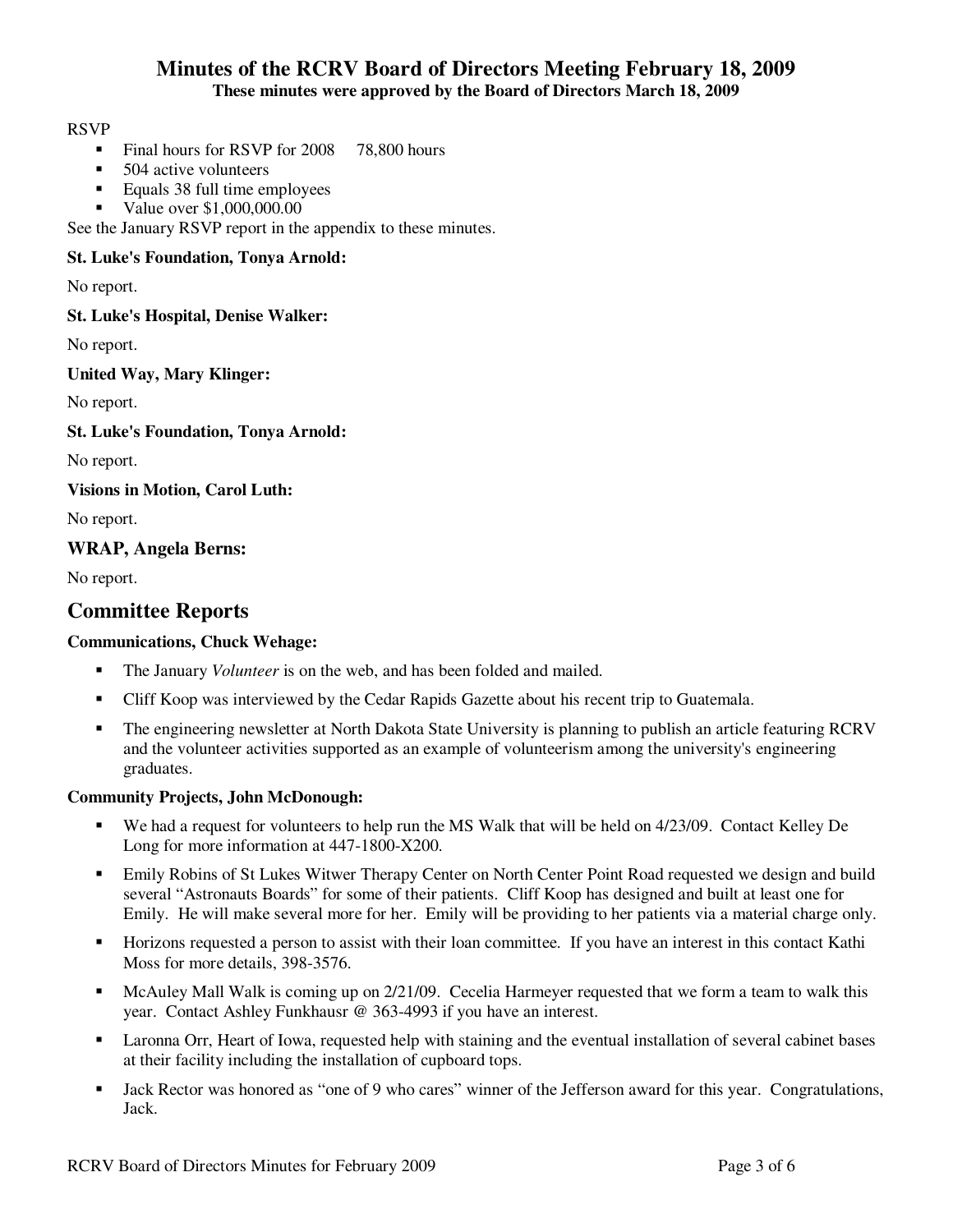- We are working on a project for Options of Linn County for a cash register that can be used in their autistic café to display whatever the person is buying with an associated cost.
- We continue to assist folks with conversion of their analog TV's at Heritage's request. So far, we have converted 25 TV's with several more in backlog.
- We are still supporting SCORE, EIOLLC, LCTA, Money Smart, SHIIP, Lego program at many local schools, Meth-Wick computer training classes for their residents, the Science Station, Options of Linn County, Mentoring at many of the local schools, the REACT Center, TRIAD, the Free Clinic and the 4 Oaks Bridge as well as with the design and build of wheelchair ramps via the WRAP program.

If you can dream it, we can do it.

#### **Data Base, Jim Klein:**

- The December 2008 list of new Rockwell Collins retirees was added to the database.
- The mailing list of these new retirees was sent to RSVP to send out letters inviting them to join RCRV/RSVP.

### **Recruiting and Retention, Pete Jurgens:**

See the volunteer hours report submitted by Barb Hoffman, above.

### **Adjournment**

The meeting was adjourned at 2:20M.

The next Board meeting is March 18, 2009.

Submitted by Don Grimm, acting for Barb Hoffman, Secretary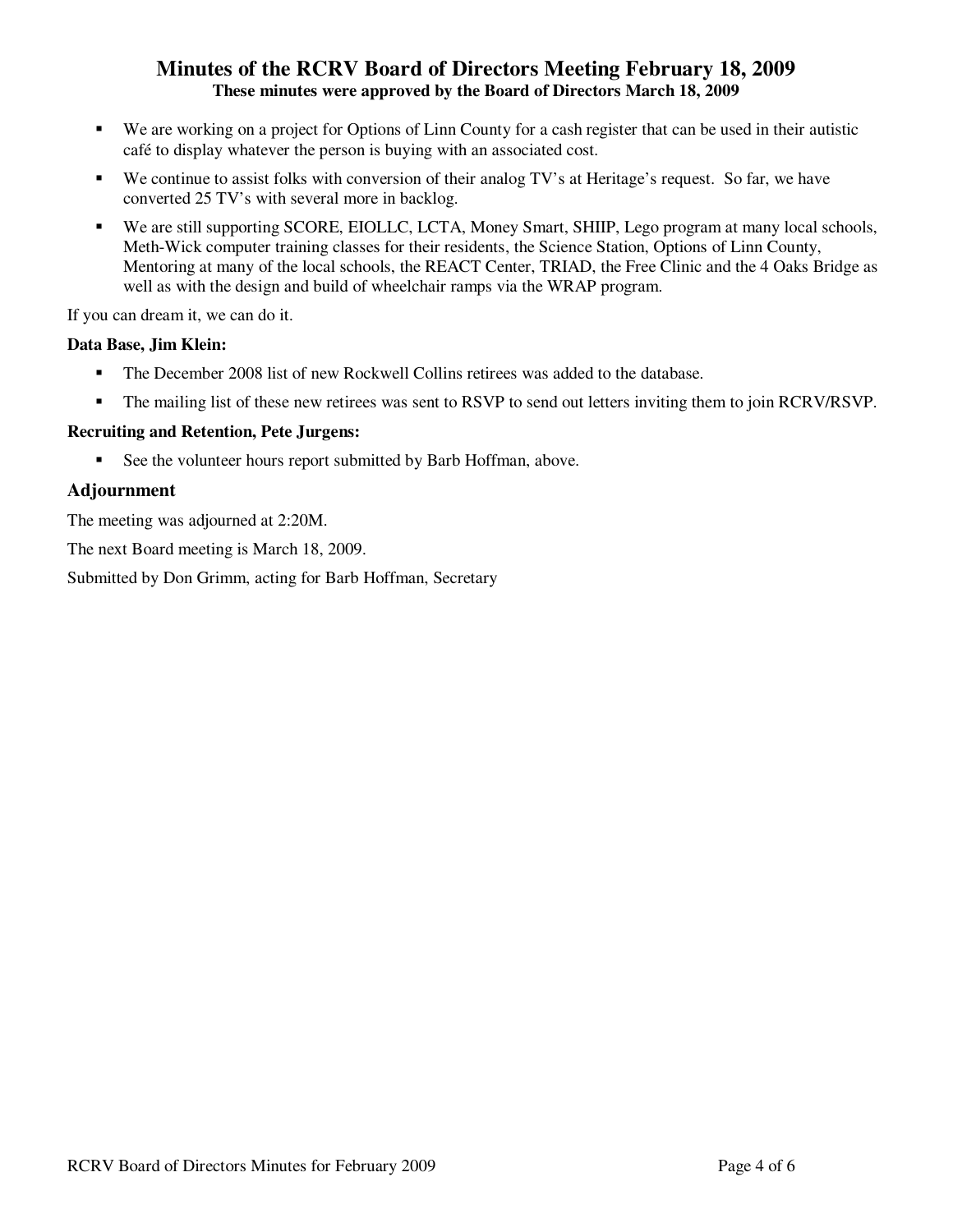Appendix: January 2009 RSVP Report

| <b>Hours</b> | <b>Administrative &amp;</b><br>Leadership                       |                                                                                                                                                                                                                                                                               |
|--------------|-----------------------------------------------------------------|-------------------------------------------------------------------------------------------------------------------------------------------------------------------------------------------------------------------------------------------------------------------------------|
| 47.5         | <b>Board of Directors</b>                                       | RCRV, RSVP, Witwer, Mercy Home Care, WRAP, TRIAD, Linn County Trail Association (LCTA)                                                                                                                                                                                        |
| 77           | <b>RCRV Projects meeting</b>                                    |                                                                                                                                                                                                                                                                               |
| 87           | Other                                                           | Civil Air Patrol, FEMA, IQC ( Iowa Quality Center), IEEE (Institute of Electrical & Electronic<br>Engineers) "Volunteer" newsletter, Salvation Army                                                                                                                           |
|              | <b>Assistive Technology &amp;</b><br><b>Maintenance Support</b> |                                                                                                                                                                                                                                                                               |
| 12           | Grant Wood AEA                                                  | 3 new "bumper" cars- truck inner tube on wheels; big ball launcher                                                                                                                                                                                                            |
| 3            | Options of Linn County                                          | Shredder project                                                                                                                                                                                                                                                              |
|              | Other                                                           |                                                                                                                                                                                                                                                                               |
|              | <b>Construction &amp; Design</b>                                |                                                                                                                                                                                                                                                                               |
| 187          | Construction                                                    | Sinclair temporary stage extension design & drawings, Prairiewoods-selection and arrangement of<br>new solar panels as part of advancing the renewable energy performance, Vision in Motion-<br>installing cabinets, Cedar Amateur Astronomers, Linn County Trail Association |
| 60           |                                                                 | House of Hope- Guatemala                                                                                                                                                                                                                                                      |
|              | <b>Education</b>                                                |                                                                                                                                                                                                                                                                               |
| 34           | 4 Oaks Bridge                                                   | Geography in Nations, tutoring                                                                                                                                                                                                                                                |
| 41           | Eastern Iowa Observatory                                        |                                                                                                                                                                                                                                                                               |
| 37.5         | Lego League                                                     |                                                                                                                                                                                                                                                                               |
| 42           | Rockwell K-12 program                                           | Magnetism, Toys in Space, Gravity and Friction, Kindergarten Science, Future Cities competition                                                                                                                                                                               |
| 97           | Tutoring                                                        | Hiawatha, Johnson, Wright, Cleveland, Erskine, Kirkwood, Linn-Mar                                                                                                                                                                                                             |
| 18           | Other                                                           | Science Station Scout program, Robotics- 13 projects completed                                                                                                                                                                                                                |
|              |                                                                 |                                                                                                                                                                                                                                                                               |
|              | <b>Elderly Services</b>                                         |                                                                                                                                                                                                                                                                               |
| 31           | <b>Aging Services</b>                                           | Home Safety Inspection, Money Smart Week                                                                                                                                                                                                                                      |
| 4.5          | Heritage                                                        |                                                                                                                                                                                                                                                                               |
| 34           | Methwick                                                        | Weekly computer classes                                                                                                                                                                                                                                                       |
| 3            | Other                                                           | TV conversion boxes                                                                                                                                                                                                                                                           |
|              | <b>RSVP Partner</b><br><b>Agencies</b>                          |                                                                                                                                                                                                                                                                               |
| 79           | <b>SHIIP</b>                                                    | (includes 20 additional hours not reported through site)                                                                                                                                                                                                                      |
| 24           | <b>SCORE</b>                                                    |                                                                                                                                                                                                                                                                               |
| 13           | Catherine McAuley                                               |                                                                                                                                                                                                                                                                               |
| 3            | <b>American Red Cross</b>                                       |                                                                                                                                                                                                                                                                               |
| 17           | <b>AARP Tax Assistance</b>                                      |                                                                                                                                                                                                                                                                               |
| $\,$ 5 $\,$  | <b>HACAP</b>                                                    |                                                                                                                                                                                                                                                                               |
| 6.5          | Cultural                                                        | Czech Museum, Coggon Historical Society                                                                                                                                                                                                                                       |
| 16           | <b>Small Claims Court</b>                                       |                                                                                                                                                                                                                                                                               |